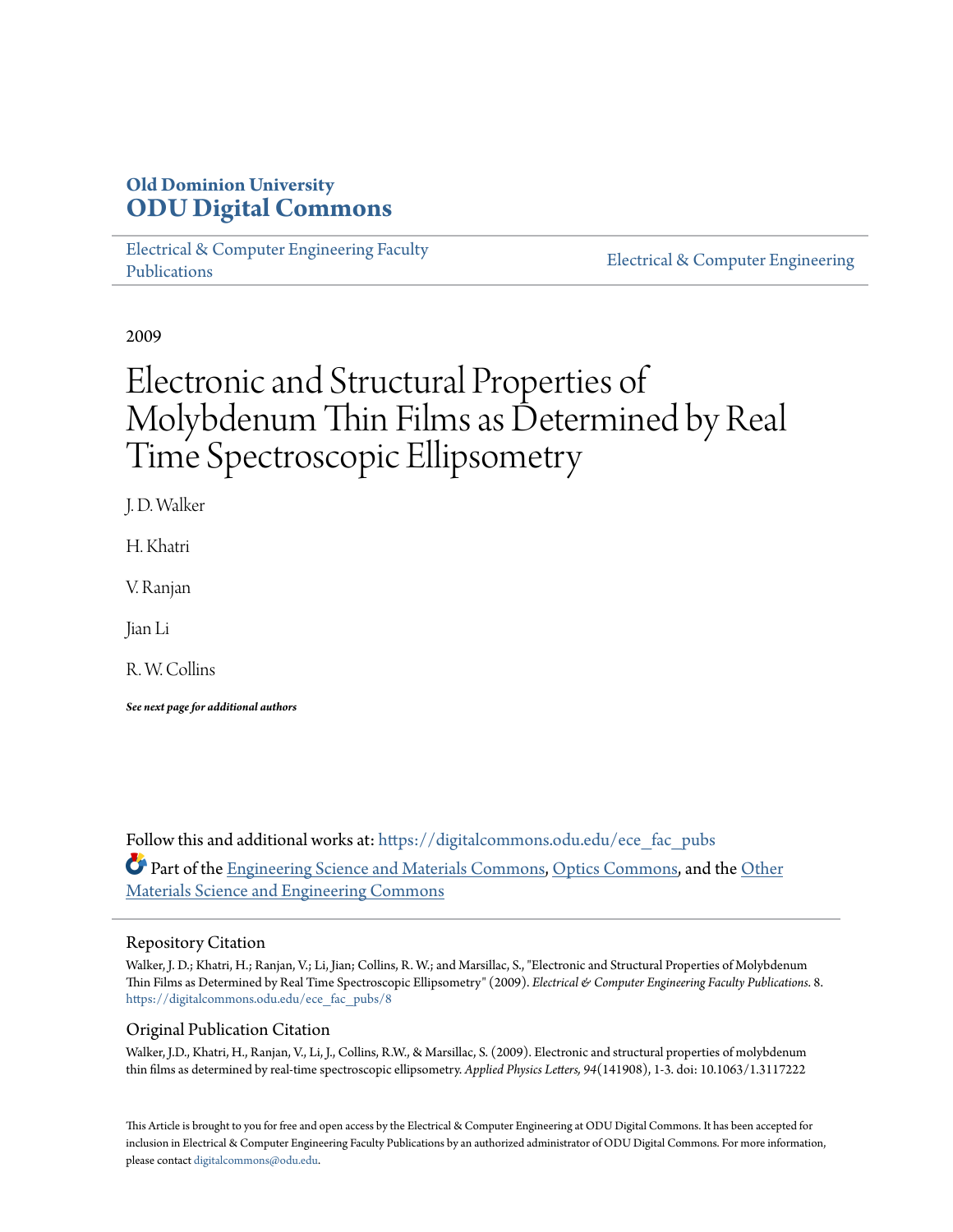#### **Authors**

J. D. Walker, H. Khatri, V. Ranjan, Jian Li, R. W. Collins, and S. Marsillac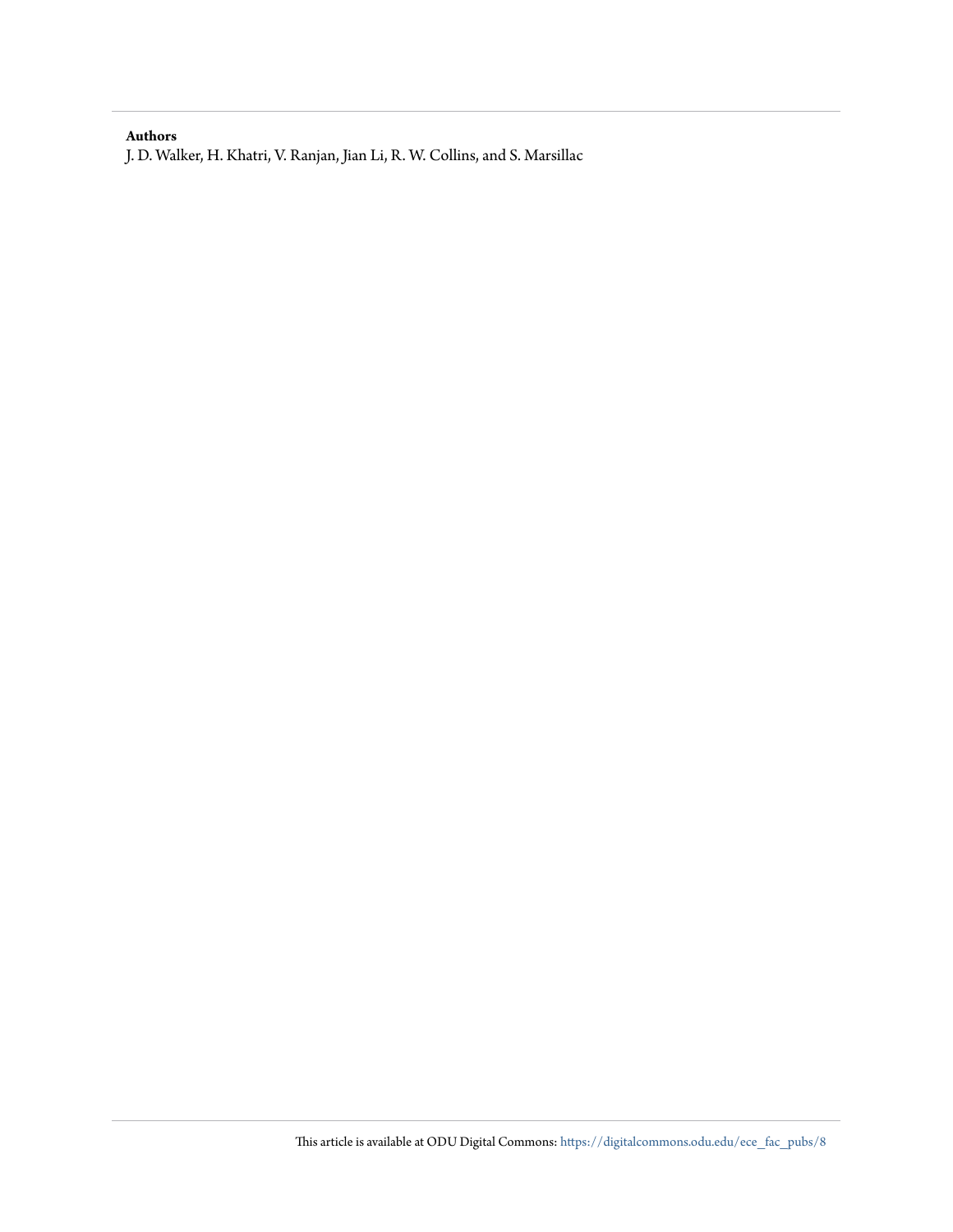



## **Electronic and structural properties of molybdenum thin films as determined by realtime spectroscopic ellipsometry**

[J. D. Walker,](http://scitation.aip.org/search?value1=J.+D.+Walker&option1=author) [H. Khatri](http://scitation.aip.org/search?value1=H.+Khatri&option1=author), [V. Ranjan,](http://scitation.aip.org/search?value1=V.+Ranjan&option1=author) [Jian Li](http://scitation.aip.org/search?value1=Jian+Li&option1=author), [R. W. Collins](http://scitation.aip.org/search?value1=R.+W.+Collins&option1=author), and [S. Marsillac](http://scitation.aip.org/search?value1=S.+Marsillac&option1=author)

Citation: [Applied Physics Letters](http://scitation.aip.org/content/aip/journal/apl?ver=pdfcov) **94**, 141908 (2009); doi: 10.1063/1.3117222 View online: <http://dx.doi.org/10.1063/1.3117222> View Table of Contents:<http://scitation.aip.org/content/aip/journal/apl/94/14?ver=pdfcov> Published by the [AIP Publishing](http://scitation.aip.org/content/aip?ver=pdfcov)

**Articles you may be interested in**

[Direct evidence of void passivation in Cu\(InGa\)\(SSe\)2 absorber layers](http://scitation.aip.org/content/aip/journal/apl/106/8/10.1063/1.4913612?ver=pdfcov) Appl. Phys. Lett. **106**, 083903 (2015); 10.1063/1.4913612

[Sodium-doped Mo back contacts for Cu\(In,Ga\)Se2 solar cells on Ti foils: Growth, morphology, and sodium](http://scitation.aip.org/content/aip/journal/jrse/6/1/10.1063/1.4866787?ver=pdfcov) [diffusion](http://scitation.aip.org/content/aip/journal/jrse/6/1/10.1063/1.4866787?ver=pdfcov)

J. Renewable Sustainable Energy **6**, 011405 (2014); 10.1063/1.4866787

[Growth analysis of \(Ag,Cu\)InSe2 thin films via real time spectroscopic ellipsometry](http://scitation.aip.org/content/aip/journal/apl/101/23/10.1063/1.4769902?ver=pdfcov) Appl. Phys. Lett. **101**, 231910 (2012); 10.1063/1.4769902

[Alkali incorporation control in Cu \( In , Ga \) Se 2 thin films using silicate thin layers and applications in](http://scitation.aip.org/content/aip/journal/apl/93/12/10.1063/1.2992061?ver=pdfcov) [enhancing flexible solar cell efficiency](http://scitation.aip.org/content/aip/journal/apl/93/12/10.1063/1.2992061?ver=pdfcov) Appl. Phys. Lett. **93**, 124105 (2008); 10.1063/1.2992061

[Study of molybdenum back contact layer to achieve adherent and efficient CIGS2 absorber thin-film solar](http://scitation.aip.org/content/avs/journal/jvsta/23/4/10.1116/1.1889440?ver=pdfcov) [cells](http://scitation.aip.org/content/avs/journal/jvsta/23/4/10.1116/1.1889440?ver=pdfcov)

J. Vac. Sci. Technol. A **23**, 1197 (2005); 10.1116/1.1889440



 This article is copyrighted as indicated in the article. Reuse of AIP content is subject to the terms at: http://scitation.aip.org/termsconditions. Downloaded to IP: 128.82.253.83 On: Fri, 08 Jan 2016 00:45:44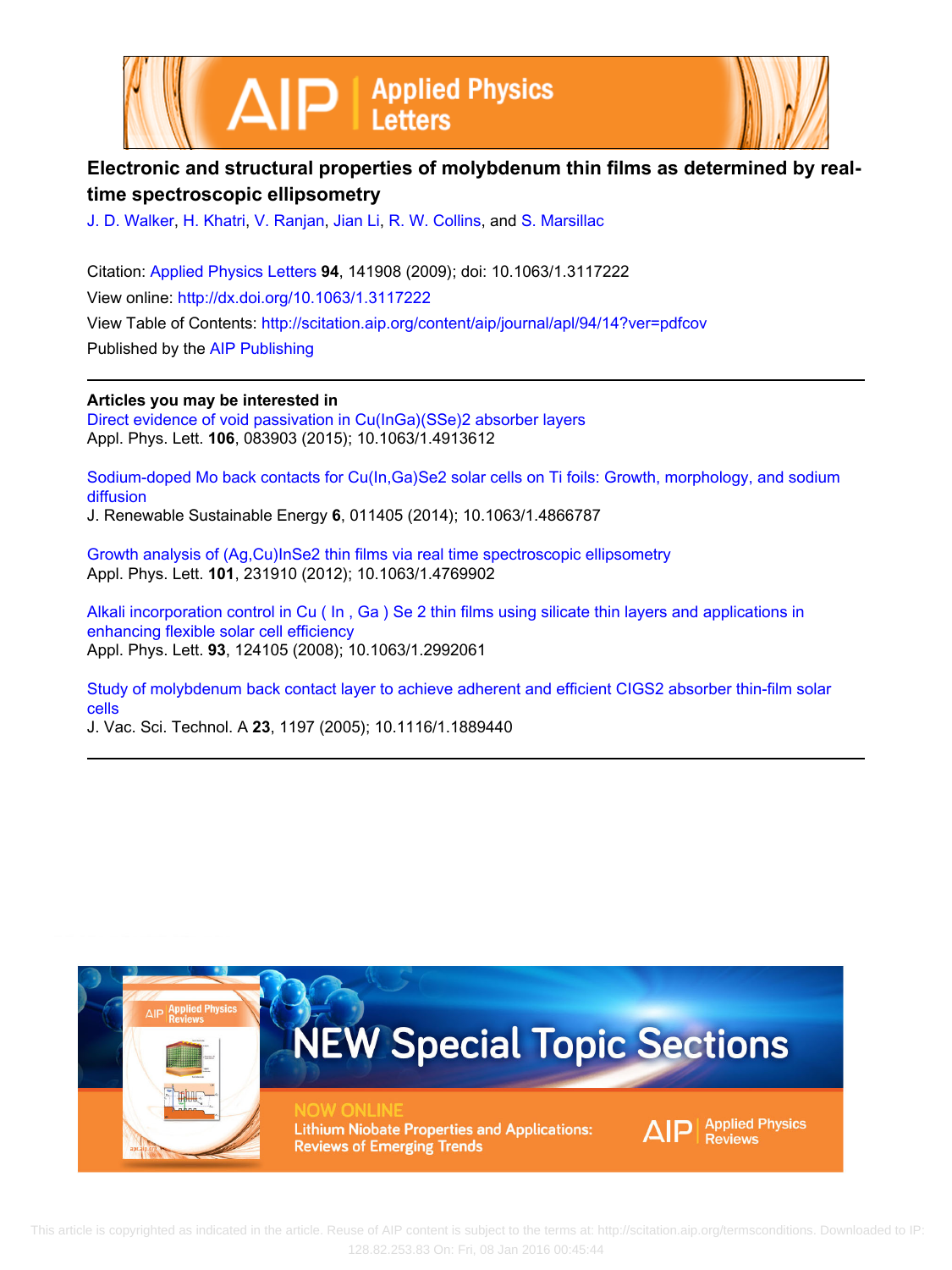### **[Electronic and structural properties of molybdenum thin films as](http://dx.doi.org/10.1063/1.3117222) [determined by real-time spectroscopic ellipsometry](http://dx.doi.org/10.1063/1.3117222)**

J. D. Walker, H. Khatri, V. Ranjan, Jian Li, R. W. Collins, and S. Marsillac<sup>a)</sup> *Center for Photovoltaics Innovation and Commercialization (PVIC), University of Toledo, Toledo, Ohio 43606, USA*

(Received 17 March 2009; accepted 19 March 2009; published online 8 April 2009)

Real-time spectroscopic ellipsometry (RTSE) is shown to be an effective contactless probe of radio frequency magnetron sputtered molybdenum thin films used as the back electrode in chalcopyrite  $[Cu(In, Ga)Se<sub>2</sub>]$  solar cells. A series of Mo thin films was sputtered onto soda-lime glass substrates at Ar pressures ranging from 4 to 20 mTorr. RTSE measurements reveal how Ar pressure affects the nucleation and growth mechanisms that influence the films' ultimate grain structure and properties. Determinations of the free electron relaxation times at optical frequencies reveal that higher pressures lead to a smaller average grain size and increased void volume fraction. © *2009 American Institute of Physics.* [DOI: [10.1063/1.3117222](http://dx.doi.org/10.1063/1.3117222)]

Molybdenum thin films are utilized widely as the back electrode in copper indium-gallium diselenide  $\left[ \text{Cu}(\text{In},\text{Ga})\text{Se}_2 \right]$  thin-film solar cells—this being one of the most promising of the thin-film photovoltaics technologies.<sup>1</sup> In this study we investigate the use of *in situ* and *ex situ* characterization techniques for sputtered Mo thin films, and in particular, are interested in monitoring and controlling the deposition process. The ability to extract quantitative information in real time by real-time spectroscopic ellipsometry (RTSE) is anticipated to be important in evaluating the  $Cu(In, Ga)Se<sub>2</sub> solar cell fabrication process.$ 

Molybdenum thin films were deposited by rf magnetron sputtering onto soda-lime glass substrates at room temperature using a high purity (99.95%), 2 in. diameter Mo target in high purity (99.998%) argon. A 10 SCCM (SCCM denotes cubic centimeter per minute at STP) Ar flow rate was used and the pressure was varied from 4 to 20 mTorr by adjusting the Ar pumping rate. The rf power was set at 100 W for all depositions. RTSE data were acquired *in situ* during film growth using a rotating-compensator multichannel ellipsometer with a photon energy range of 0.75–6.5 eV at an angle of incidence of 65°. Pairs of  $(\psi, \Delta)$  spectra were collected with an acquisition time of 1.5 s. Analyses of the spectra involved numerical inversion and least-squares regression algorithms. The optical model for the film consisted of a bulk layer whose dielectric function is determined in the analysis and a surface roughness layer whose dielectric function is determined from an effective medium theory as a 0.5/0.5 volume fraction mixture of bulk layer material and void.<sup>2</sup> Complementary *ex situ* characterization of the as-deposited film included x-ray diffraction (XRD), atomic force microscopy (AFM), and resistivity by four-point probe measurements.

RTSE is useful in studying the growth kinetics of thin films. Figure [1](#page-3-1) shows the time evolution of the surface roughness and bulk layer thicknesses for Mo thin films deposited at three representative pressures as extracted in the same analyses that provide the time evolution of the dielectric function. Two distinct bulk layer growth rate regimes are visible for each deposition. The first is associated with thin film nucleation on the substrate surface. The second is associated with the fully coalesced film and has been applied in linear extrapolations to deduce thicknesses  $> 60-100$  nm, above which the film is opaque. The extrapolated final film thicknesses from RTSE agree well (to within 15%) with those obtained by profilometry. The decrease in deposition rates with increasing pressure in both regimes is due to increased scattering of the incident sputtered Mo atoms by the increasingly dense Ar ambient.

At time zero in Fig. [1,](#page-3-1) the shutter of the sputter gun is opened to initiate deposition. Immediately thereafter, the incident Mo atoms nucleate in the form of islands, a process evidenced by an abrupt increase in the surface roughness layer thickness.<sup>3</sup> A subsequent abrupt decrease in surface roughness can be attributed to the coalescence of these islands. After complete coalescence and during bulk layer growth, a further increase is observed in the surface roughness thickness, which gradually saturates to a stable value that increases with increasing pressures. A closer comparison of the results of Fig. [1](#page-3-1) indicates that at the lowest pressure, bulk layer growth occurs simultaneously with island growth and coalescence, whereas at the highest pressure, bulk layer

<span id="page-3-1"></span>

FIG. 1. Surface roughness and bulk layer thicknesses vs deposition time obtained by RTSE (lines) for Mo depositions at three Ar pressures. Also shown are scaled AFM rms roughness values for the final films at the extremes in pressure (points).

<span id="page-3-0"></span>a)Electronic mail: sylvain.marsillac@utoledo.edu.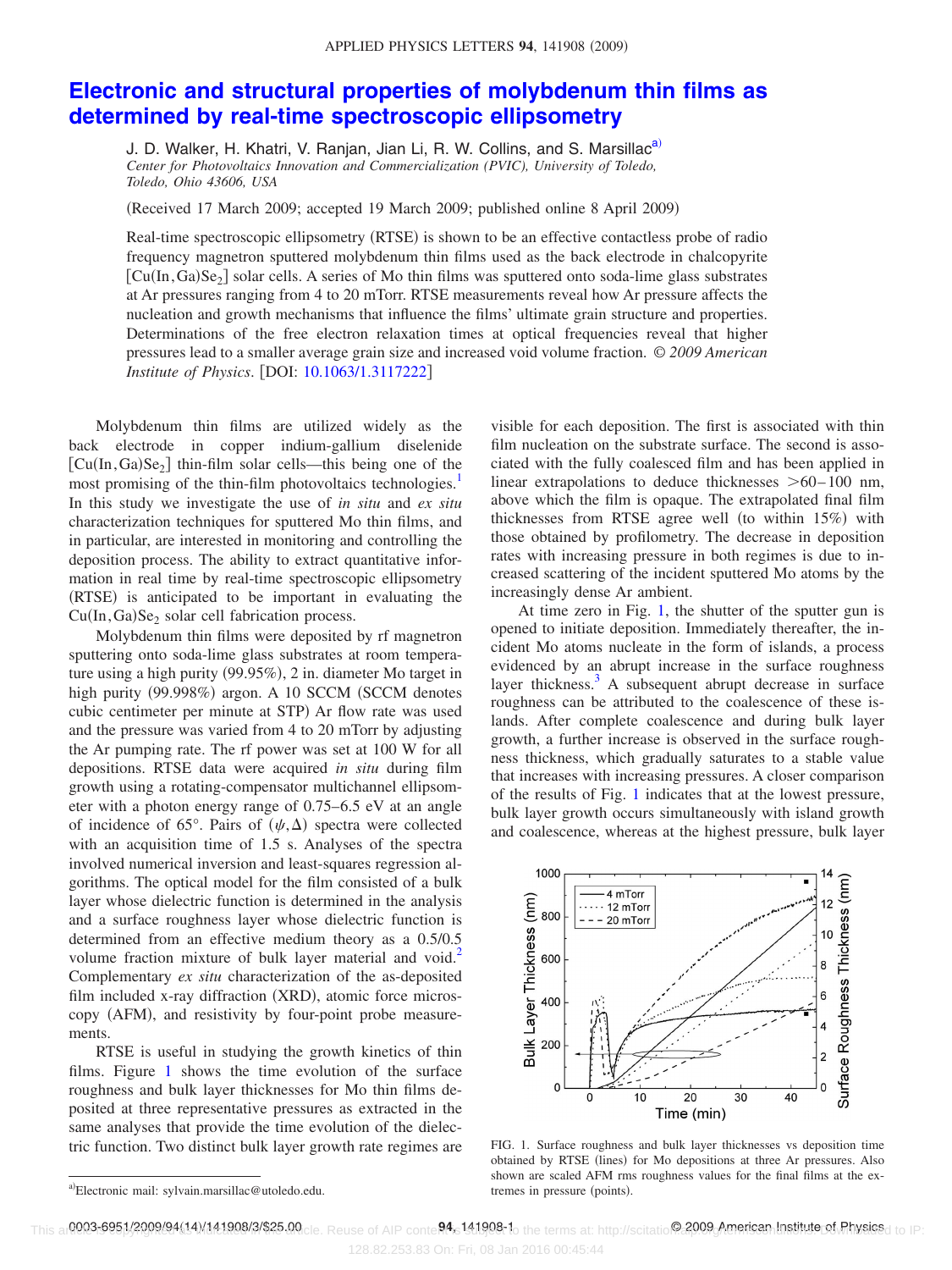<span id="page-4-0"></span>

FIG. 2. Bulk layer dielectric functions  $\varepsilon = \varepsilon_1 + i\varepsilon_2$  of (a) one Mo film at two representative bulk layer thicknesses  $(d_b)$  at an Ar pressure of 4 mTorr and (b) two Mo films deposited at different Ar pressures at a fixed  $d<sub>b</sub>$  value of 110 nm.

growth occurs only after complete island coalescence has occurred. This difference is believed to reflect the nearinterface densification at low pressures due to enhanced ion bombardment that also leads to a lower void volume fraction in the final bulk film.

The observation in Fig. [1](#page-3-1) that higher Ar pressures lead to rougher surfaces is corroborated by AFM images of surface topography. The average root mean square (rms) surface roughness thickness  $d_{AFM}$  from tapping mode AFM  $(5$  $\times$  5  $\mu$ m<sup>2</sup> area) ranged from 3.6 to 10 nm with the increase in Ar pressure from 4 to 20 mTorr. These results agree well with the final RTSE surface roughness thicknesses  $d<sub>s</sub>$  of Fig. [1,](#page-3-1) ranging from 5 to 13 nm, implying a relationship between the RTSE and AFM roughness values of  $d_s \sim 1.35 d_{AFM}$ . This relationship is close to that obtained for silicon thin films.<sup>4</sup> The average rms roughness values from AFM, scaled according to this relationship, are indicated in Fig. [1](#page-3-1) for the pressure extremes.

Because a single layer model was assumed for the bulk Mo layer in order to deduce the real and imaginary parts of its dielectric function, the effects of structural and optical property gradients within the films must be considered. The relatively short penetration depth of the light in Mo, namely, 16 nm at  $0.75$  eV and 11 nm at  $3.0$  eV (as determined from the  $\sim$ 800 nm bulk layer of the 4 mTorr film), implies that measurements of the dielectric function and its thickness evolution derive from this near-surface region of the film and as such represent an average property. The consistency of the correlations reported in this study suggests that this average property is meaningful. Such dielectric functions are compared in Fig.  $2(a)$  $2(a)$  at thicknesses of 6 and 110 nm for the film deposited with an Ar pressure of  $4$  mTorr and in Fig.  $2(b)$  $2(b)$ , at a thickness of 110 nm for the films deposited with the Ar

<span id="page-4-1"></span>

FIG. 3. Free electron relaxation time plotted as a function of bulk layer thickness for Mo films deposited at three different deposition pressures. Also shown are the results of fits using a simple conical grain growth model.

pressure extremes of 4 and 20 mTorr. Two effects can be noted by inspection of Fig. [2.](#page-4-0)

First for a given deposition pressure, as shown by the example of Fig. [2](#page-4-0)(a), the much larger decrease in  $\varepsilon_1$  with decreasing photon energy below 1.5 eV for thicker films is attributed to a much longer intraband relaxation time compared to that of thinner films.<sup>3</sup> This in turn suggests a larger grain size and, thus, reduced grain boundary scattering in the thicker film. A similar effect on the decrease in  $\varepsilon_1$ , but weaker, occurs in Fig.  $2(b)$  $2(b)$  with decreasing pressure, indicating a longer relaxation time and larger grain size in the film deposited at lower pressure. This latter effect was corroborated by application of the standard Scherrer formula to the full width at half maximum of the (110) XRD peak measured for the Mo films after deposition at the different pressures.

Second, for a given thickness as shown in Fig.  $2(b)$  $2(b)$ , the higher amplitude of  $\varepsilon_2$  at high photon energies for the film deposited at lower pressure is attributed to stronger optical absorption associated with the interband transitions compared to that of the high pressure film. This in turn suggests a lower void volume fraction in the bulk of the film deposited at lower pressure. A similar increase in the amplitude of  $\varepsilon_2$  $\varepsilon_2$ , but weaker, occurs in Fig. 2(a) with increasing thickness, indicating densification as the film grows. The former effect of deposition pressure has been corroborated through XRD measurements of the films, which showed an increase in the intensity of the (110) peak with decreasing pressure, indicating an increase in the packing density of crystallites in the films.

In order to explore the variations of Fig. [2](#page-4-0) quantitatively, intraband electronic relaxation times at optical frequencies were extracted from the RTSE data sets collected during film growth at each pressure. This was done by fitting the dielectric functions over the low energy range  $(0.75-3.0 \text{ eV})$  to an analytical expression with Drude and Lorentz oscillator terms.<sup>3</sup> Overall, the parameter of greatest interest is the Drude energy broadening  $\Gamma$ , which is inversely proportional to the intraband electron relaxation time  $\tau$  at optical frequencies, i.e.,  $\tau=h/\Gamma$ , where *h* is Planck's constant.<sup>5</sup> The intraband relaxation time is plotted as a function of bulk layer thickness in Fig. [3](#page-4-1) for the Mo films at the three representative deposition pressures.

In the Drude theory of metals, the dc resistivity is in-This aracthiskness of allel inmater the films deposited with the Ar subjectsely proportional to the relaxation time most measured to IP: